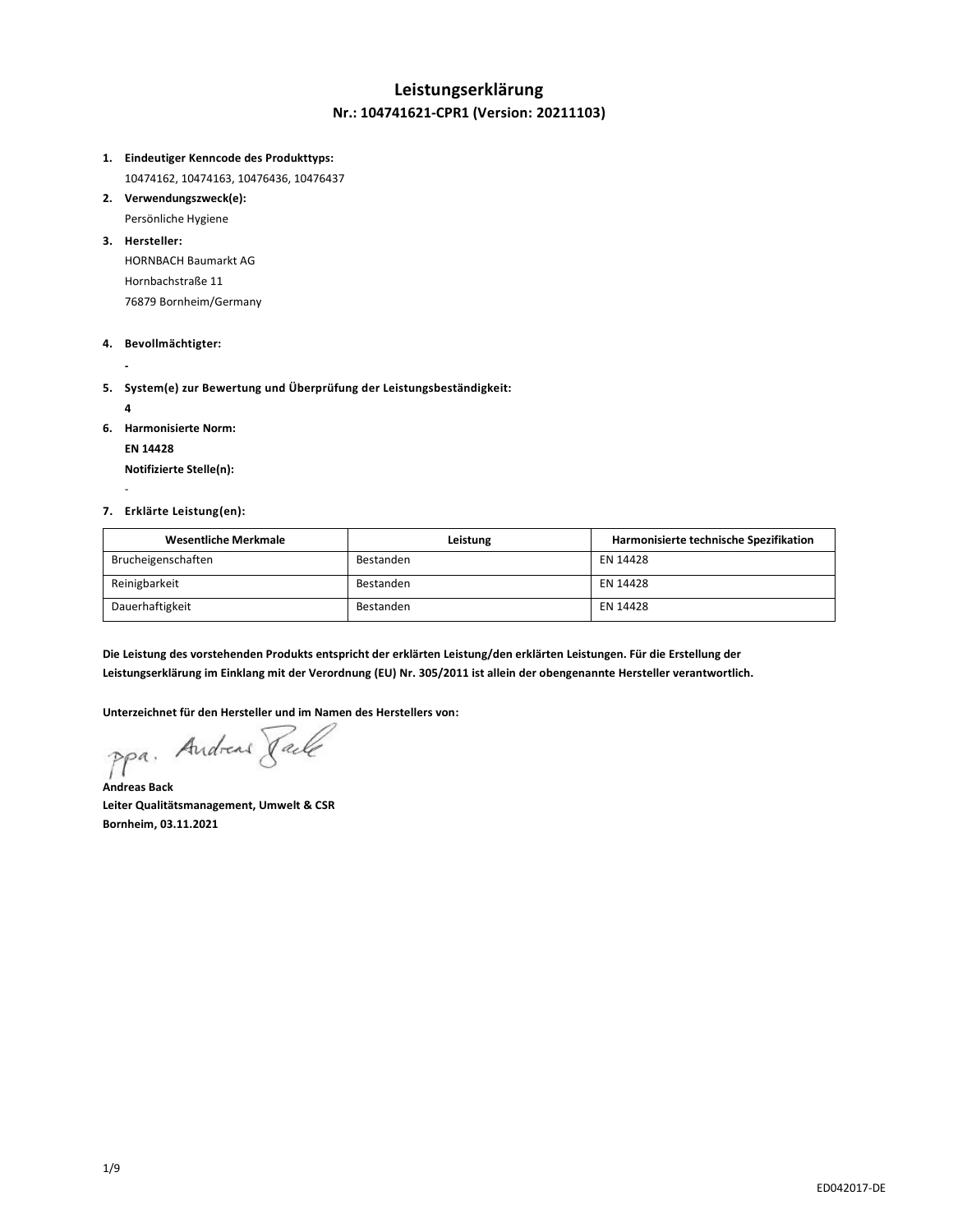## **Declaration of Performance No 104741621-CPR1 (Version: 20211103)**

- **1. Unique identification code of the product-type:**
- 10474162, 10474163, 10476436, 10476437
- **2. Intended use/es:**

personal hygiene

**3. Manufacturer:**

HORNBACH Baumarkt AG Hornbachstraße 11 76879 Bornheim/Germany

### **4. Authorised representative:**

**5. System/s of AVCP:**

4

-

-

**6. Harmonised standard:**

EN 14428

**Notified body/ies:**

### **7. Declared performance/s:**

| <b>Essential characteristics</b>     | Performance | Harmonised technical specification |
|--------------------------------------|-------------|------------------------------------|
| Cleanability                         | <b>PASS</b> | EN 14428                           |
| Impact resistance/Shatter properties | <b>PASS</b> | EN 14428                           |
| Durability                           | <b>PASS</b> | EN 14428                           |

**The performance of the product identified above is in conformity with the set of declared performance/s. This declaration of performance is issued, in accordance with Regulation (EU) No 305/2011, under the sole responsibility of the manufacturer identified above.**

**Signed for and on behalf of the manufacturer by:**

**Andreas Back**

**Head of Quality Assurance, Environmental Issues & CSR At Bornheim on 03.11.2021**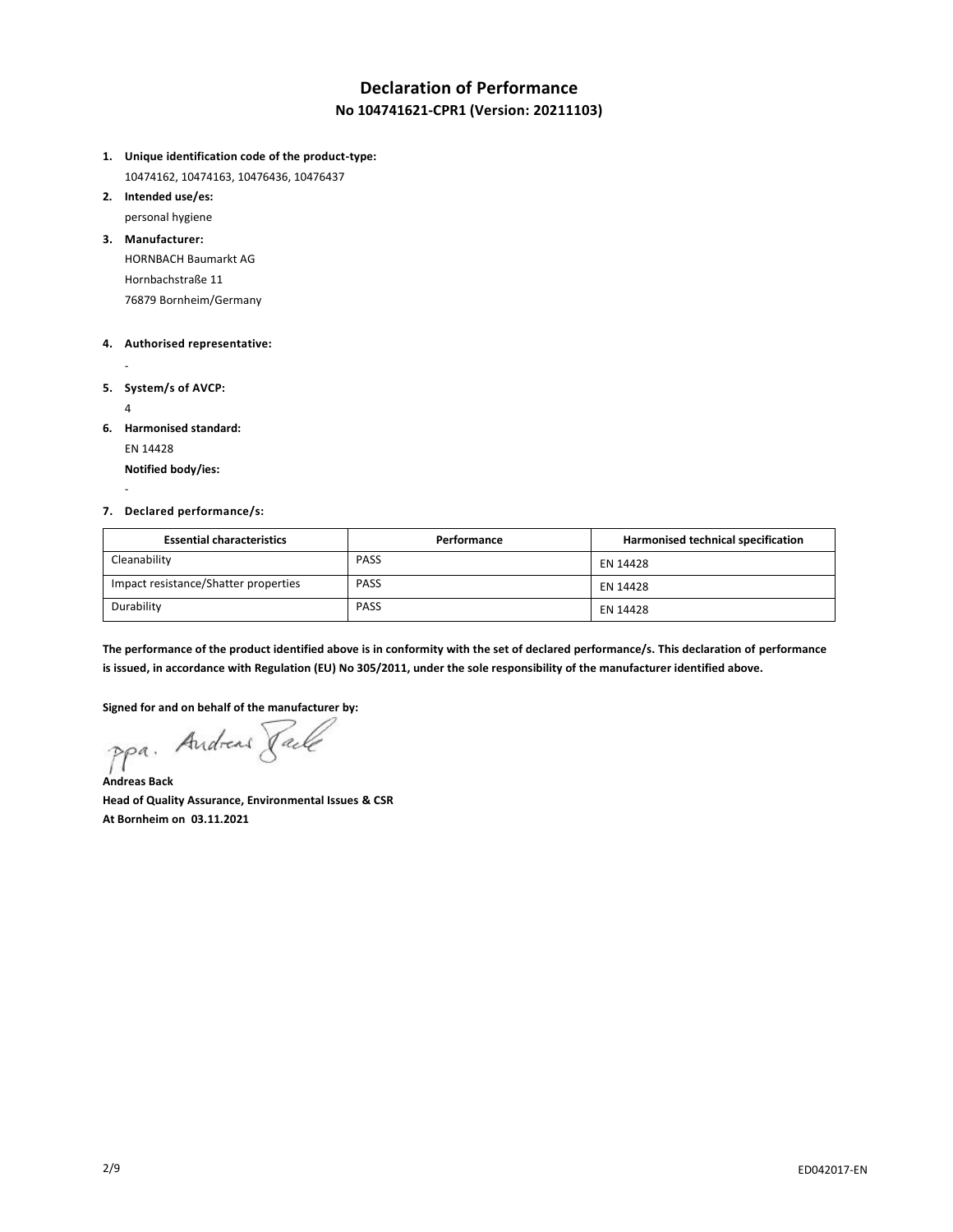## **Déclaration des Performances N <sup>o</sup> 104741621-CPR1 (Version 20211103)**

- **1. Code d'identification unique du produit type :**
- 10474162, 10474163, 10476436, 10476437
- **2. Usage(s) prévu(s) :**

Hygiène des personnes

**3. Fabricant :**

HORNBACH Baumarkt AG Hornbachstraße 11 76879 Bornheim/Germany

**4. Mandataire :**

-

- **5. Système(s) d'évaluation et de vérification de la constance des performances :**
	- 4

-

- **6. Norme harmonisée :**
	- EN 14428

**Organisme(s) notifié(s) :**

**7. Performance(s) déclarées :**

| Caractéristiques essentielles | Performance | Spécifications techniques harmonisées |
|-------------------------------|-------------|---------------------------------------|
| Caractéristiques à la rupture | Test réussi | EN 14428                              |
| Nettoyabilité                 | Test réussi | EN 14428                              |
| Durabilité                    | Test réussi | EN 14428                              |

**Les performances du produit identifié ci-dessus sont conformes aux performances déclarées. Conformément au règlement (UE) n <sup>o</sup> 305/2011, la présente déclaration des performances est établie sous la seule responsabilité du fabricant mentionné ci-dessus.**

**Signé pour le fabricant et en son nom par :**

ppa. Andreas Jack

**Andreas Back Directeur Management de la qualité & CSR À Bornheim, le 03.11.2021**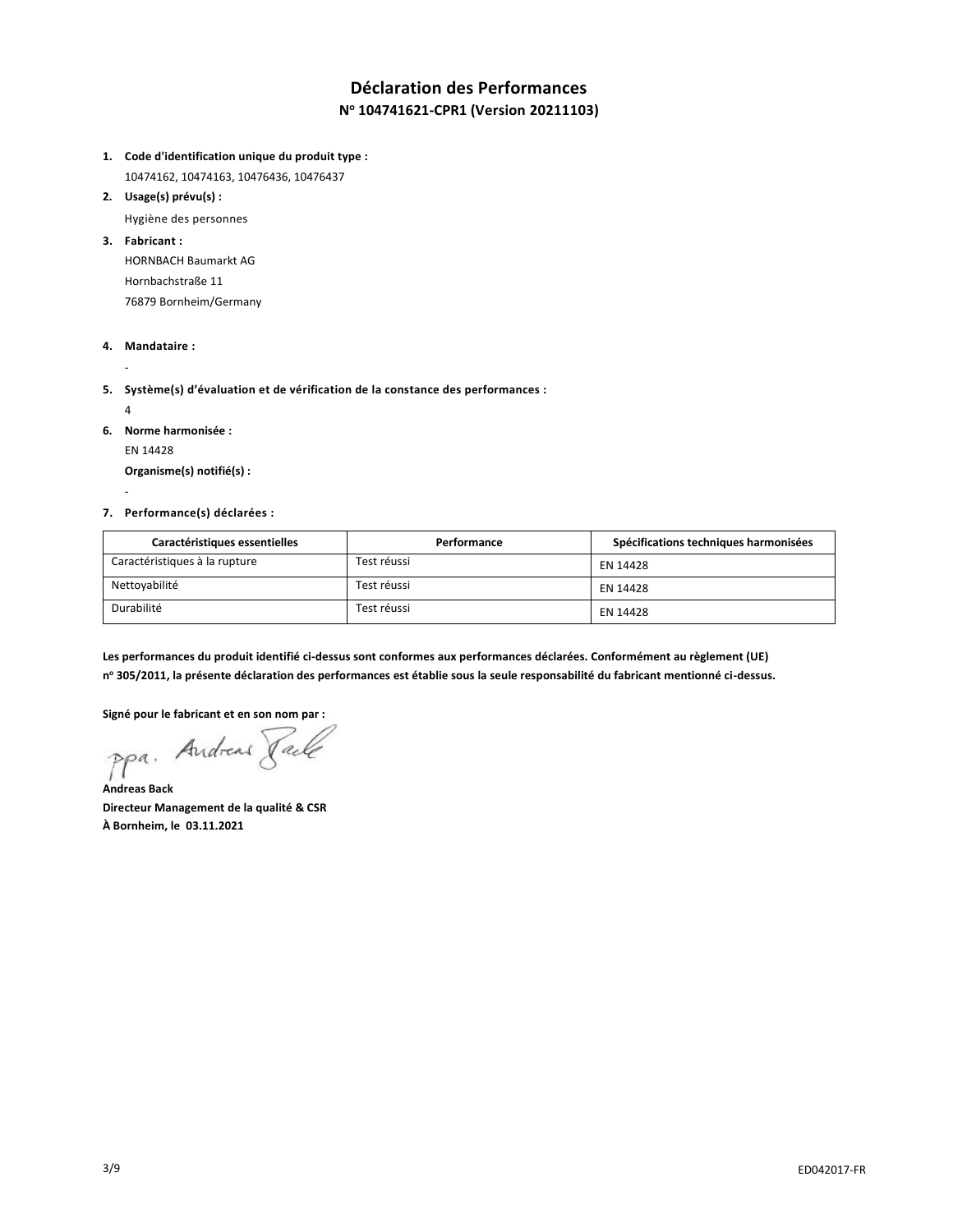# **Dichiarazione di Prestazione N. 104741621-CPR1 (Versione 20211103)**

- **1. Codice di identificazione unico del** tipo di prodotto**:**
- 10474162, 10474163, 10476436, 10476437
- **2. Usi previsti:**

Igiene personale

**3. Fabbricante:**

HORNBACH Baumarkt AG Hornbachstraße 11 76879 Bornheim/Germany

#### **4. Mandatario:**

- **5. Sistemi di VVCP:**

 $\lambda$ 

-

**6. Norma armonizzata:** EN 14428

**Organismi notificati:**

**7. Prestazione(i) dichiarata(e):**

| Caratteristiche essenziali | Prestazioni | Specifiche tecniche armonizzate |
|----------------------------|-------------|---------------------------------|
| Proprietà di frantumazione | Superato    | EN 14428                        |
| Lavabilità                 | Superato    | EN 14428                        |
| Durevolezza                | Superato    | EN 14428                        |

**La prestazione del prodotto sopra identificato è conforme alla prestazione dichiarata. Si rilascia la presente dichiarazione di prestazione sotto la responsabilità esclusiva del fabbricante sopra identificato, in conformità al regolamento (UE) n. 305/2011.**

**Firmato a nome e per conto del fabbricante da:**

**Andreas Back Responsabile Qualità & CSR In Bornheim addì 03.11.2021**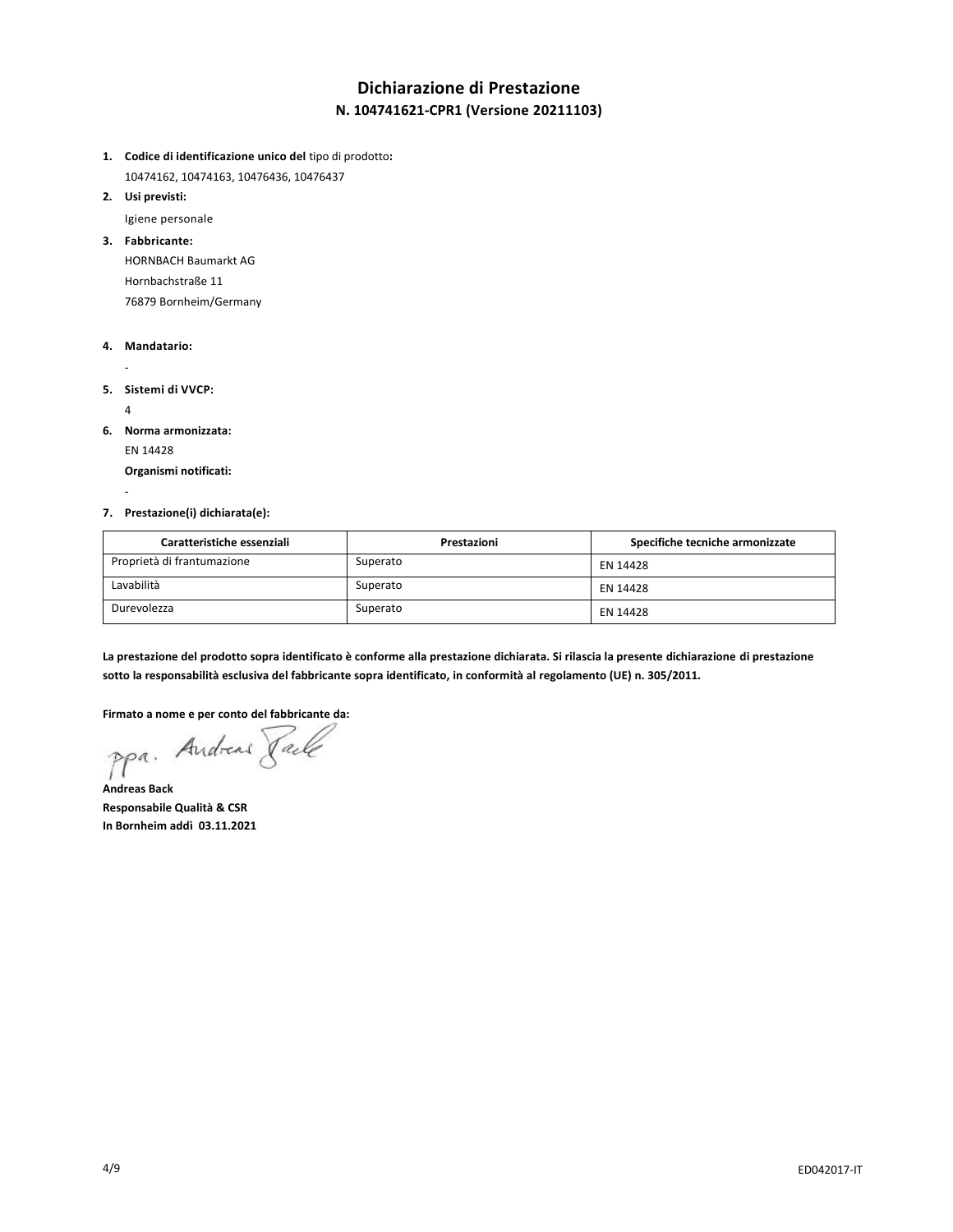## **Prestatieverklaring Nr. 104741621-CPR1 (Versie 20211103)**

- **1. Unieke identificatiecode van het producttype:**
	- 10474162, 10474163, 10476436, 10476437
- **2. Beoogd(e) gebruik(en):**

Persoonlijke hygiëne

**3. Fabrikant:**

HORNBACH Baumarkt AG Hornbachstraße 11 76879 Bornheim/Germany

**4. Gemachtigde:**

-

- **5. Het system of de systemen voor de beoordeling en verificatie van de prestatiebestendigheid:**
	- 4

-

- **6. Geharmoniseerde norm:**
	- EN 14428

**Aangemelde instantie(s):**

#### **7. Aangegeven prestatie(s):**

| Essentiële kenmerken | Vermogen   | Geharmoniseerde technische specificatie |
|----------------------|------------|-----------------------------------------|
| Breukeigenschappen   | Aangetoond | EN 14428                                |
| Reinigbaarheid       | Aangetoond | EN 14428                                |
| Duurzaamheid         | Aangetoond | EN 14428                                |

**De prestaties van het hierboven omschreven product zijn conform de aangegeven prestaties. Deze prestatieverklaring wordt in overeenstemming met Verordening (EU) nr. 305/2011 onder de exclusieve verantwoordelijkheid van de hierboven vermelde fabrikant verstrekt.**

**Ondertekend voor en namens de fabrikant door:**

ppa. Andreas Taile

**Andreas Back hoofd Kwaliteitsmanagement & CSR Te Bornheim op 03.11.2021**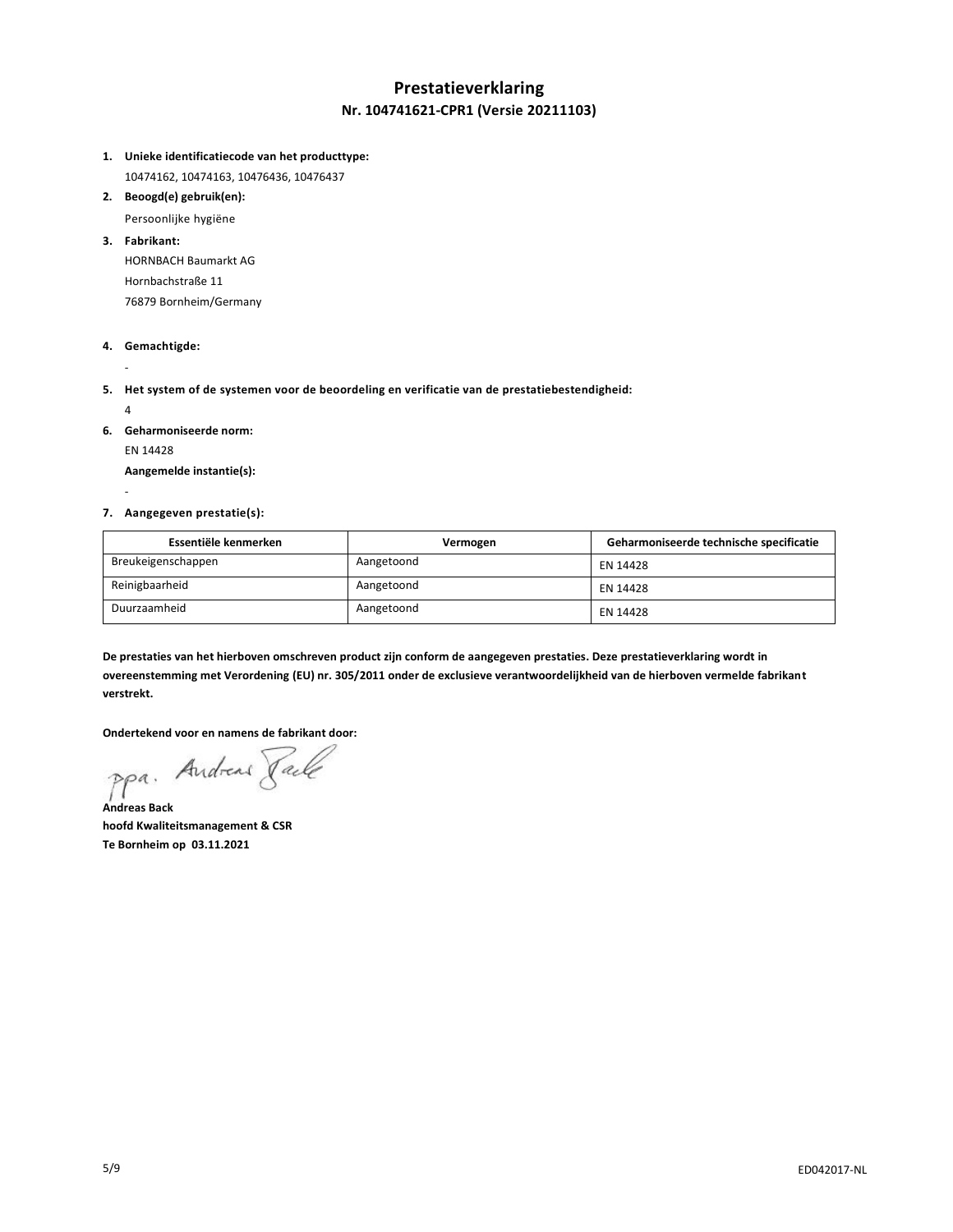# **Prestandadeklaration Nr 104741621-CPR1 (Version 20211103)**

- **1. Produkttypens unika identifikationskod:** 10474162, 10474163, 10476436, 10476437
- **2. Avsedd användning/avsedda användningar:**

Personlig hygien

**3. Tillverkare:**

HORNBACH Baumarkt AG Hornbachstraße 11 76879 Bornheim/Germany

### **4. Tillverkarens representant:**

-

- **5. System för bedömning och fortlöpande kontroll av prestanda:**
	- 4

-

- **6. Harmoniserad standard:**
	- EN 14428

**Anmält/anmälda organ:**

### **7. Angiven prestanda:**

| Väsentliga kännetecken | Prestanda | Harmoniserad teknisk specifikation |
|------------------------|-----------|------------------------------------|
| Brottegenskaper        | Godkänd   | EN 14428                           |
| Rengörbarhet           | Godkänd   | EN 14428                           |
| Beständighet           | Godkänd   | EN 14428                           |

**Prestandan för ovanstående produkt överensstämmer med den angivna prestandan. Denna prestandadeklaration har utfärdats i enlighet med förordning (EU) nr 305/2011 på eget ansvar av den tillverkare som anges ovan.**

**Undertecknad på tillverkarens vägnar av:**

ppa. Andreas Faile

**Andreas Back ledare för kvalitetsmanagement & CSR Bornheim den 03.11.2021**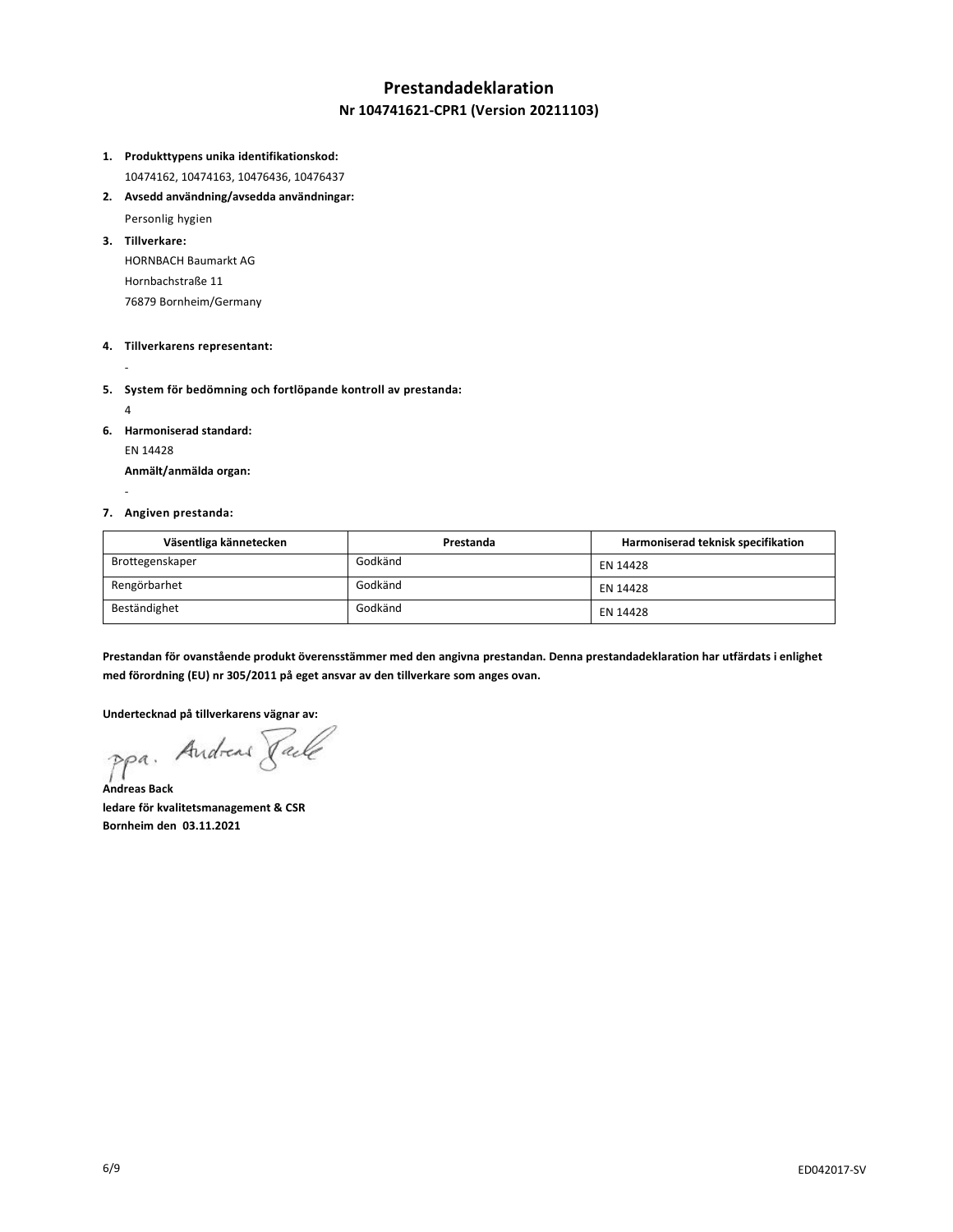## **Prohlášení o Vlastnostech č. 104741621-CPR1 (Verze 20211103)**

- **1. Jedinečný identifikační kód typu výrobku:** 10474162, 10474163, 10476436, 10476437
- **2. Zamýšlené/zamýšlená použití:**

Osobní hygiena

**3. Výrobce:**

-

HORNBACH Baumarkt AG Hornbachstraße 11 76879 Bornheim/Germany

### **4. Zplnomocněný zástupce:**

- **5. Systém/systémy POSV:** 4

- **6. Harmonizovaná norma:** EN 14428 **Oznámený subjekt/oznámené subjekty:**
- **7. Deklarovaná vlastnost/Deklarované vlastnosti:**

| Podstatné vlastnosti     | Výkon           | Harmonizovaná technická specifikace |
|--------------------------|-----------------|-------------------------------------|
| Vlastnosti při prasknutí | Zkouška úspěšná | EN 14428                            |
| Čistitelnost             | Zkouška úspěšná | EN 14428                            |
| Trvanlivost              | Zkouška úspěšná | EN 14428                            |

**Vlastnosti výše uvedeného výrobku jsou ve shodě se souborem deklarovaných vlastností. Toto prohlášení o vlastnostech se v souladu s nařízením (EU) č. 305/2011 vydává na výhradní odpovědnost výrobce uvedeného výše.**

**Podepsáno za výrobce a jeho jménem:**

**Andreas Back vedoucí oddělení kvality & CSR V Bornheim dne 03.11.2021**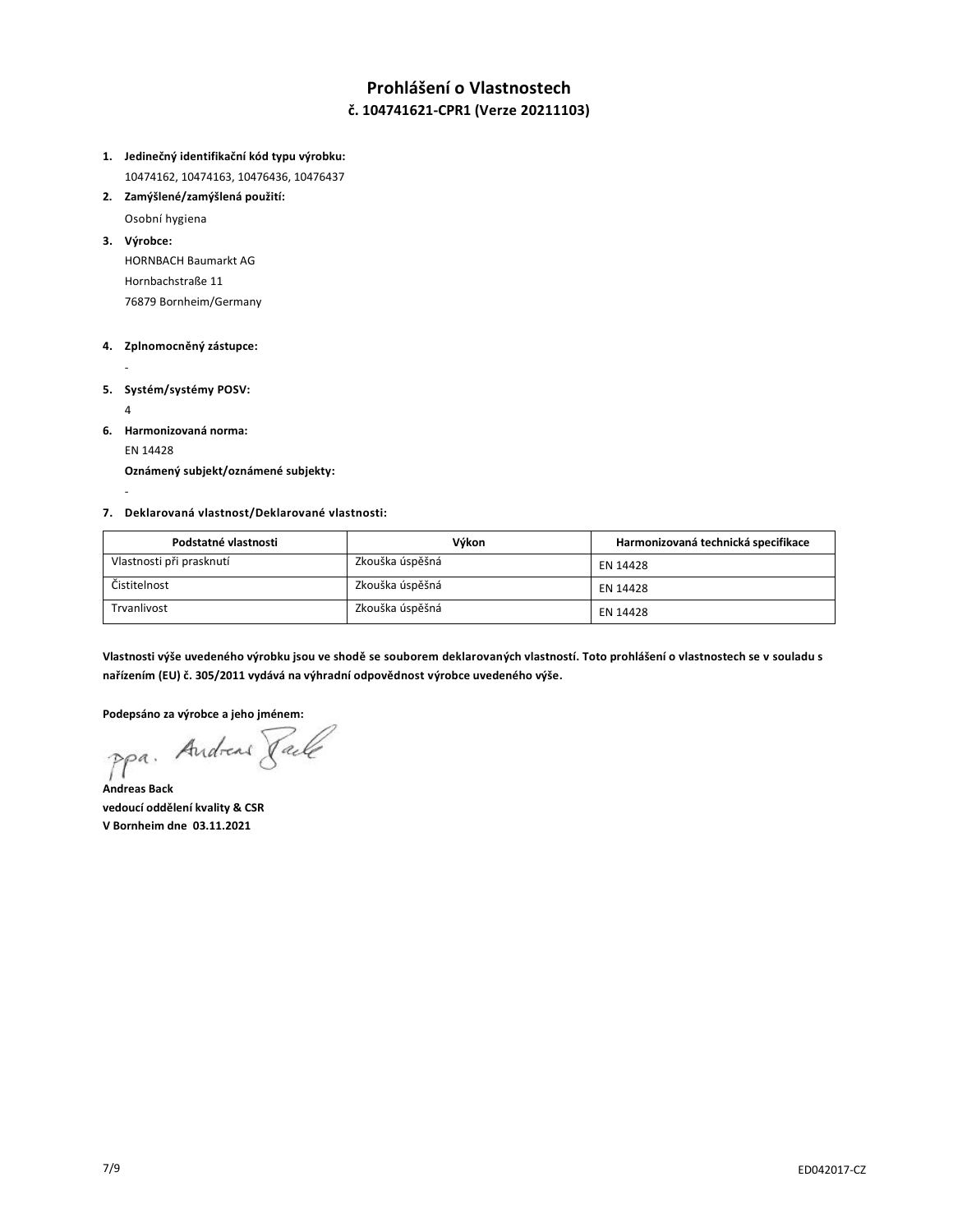## **Vyhlásenie o Parametroch č. 104741621-CPR1 (Verzia 20211103)**

- **1. Jedinečný identifikačný kód typu výrobku:** 10474162, 10474163, 10476436, 10476437
- **2. Zamýšľané použitie/použitia:**

Osobná hygiena

**3. Výrobca:**

HORNBACH Baumarkt AG Hornbachstraße 11 76879 Bornheim/Germany

### **4. Splnomocnený zástupca:**

-

- **5. Systém(-y) posudzovania a overovania nemennosti parametrov:**
	- 4

-

**6. Harmonizovaná norma:** EN 14428

**Notifikovaný(-é) subjekt(-y):**

### **7. Deklarované parametre:**

| Podstatné znaky   | Výkon      | Harmonizované technické špecifikácie |
|-------------------|------------|--------------------------------------|
| Lomové vlastnosti | V poriadku | EN 14428                             |
| Možnosť čistenia  | V poriadku | EN 14428                             |
| Životnosť         | V poriadku | EN 14428                             |

**Uvedené parametre výrobku sú v zhode so súborom deklarovaných parametrov. Toto vyhlásenie o parametroch sa v súlade s nariadením (EU) č. 305/2011 vydáva na výhradnú zodpovednosť uvedeného výrobcu.**

**Podpísal(-a) za a v mene výrobcu:**

**Andreas Back vedúci manažmentu kvality & CSR V Bornheim dňa 03.11.2021**